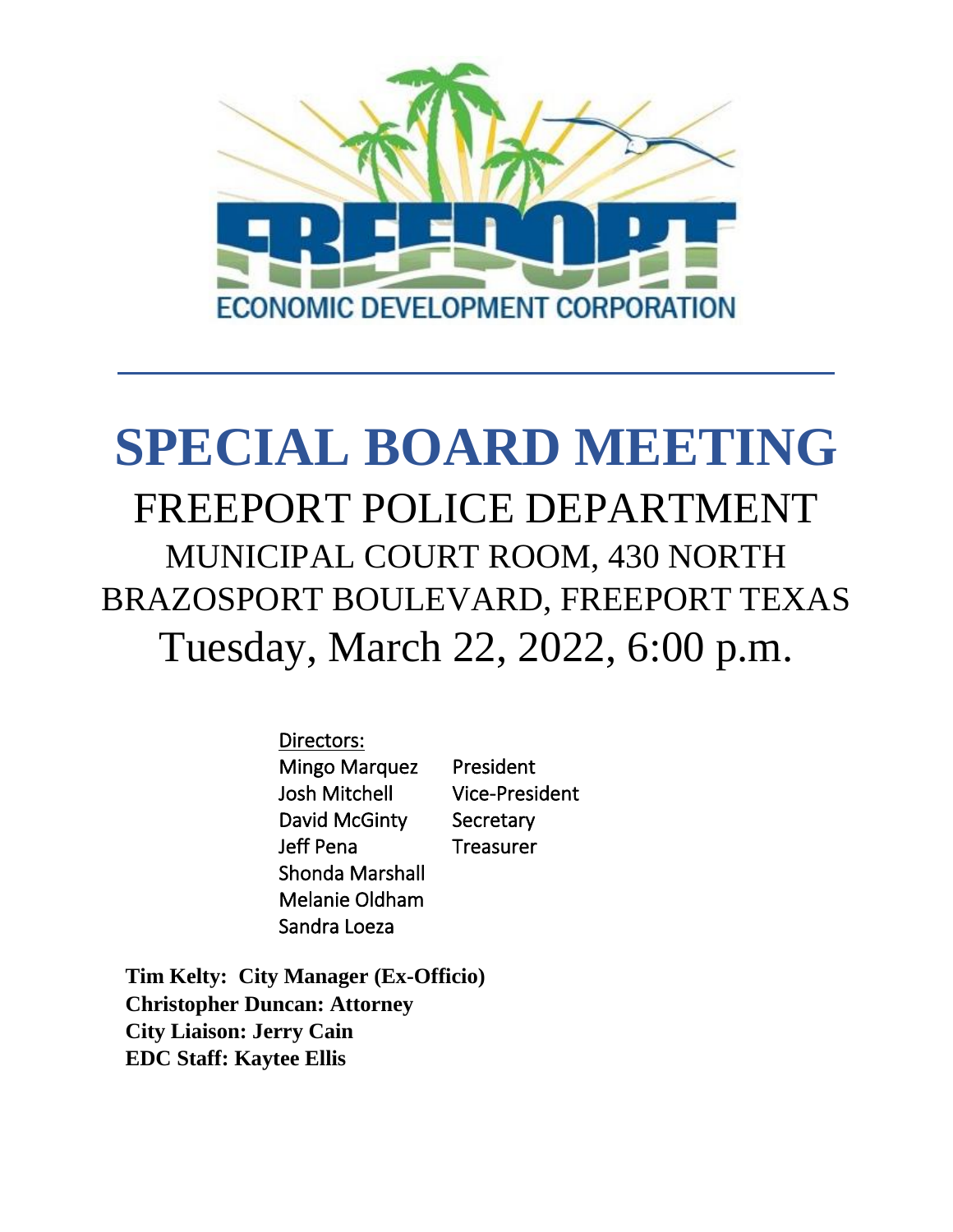#### **FREEPORT ECONOMIC DEVELOPMENT CORPORATION**

# MEETING AT FREEPORT POLICE DEPARTMENT MUNICIPAL COURT ROOM 430 NORTH BRAZOSPORT BOULEVARD, FREEPORT TEXAS **SPECIAL BOARD MEETING AGENDA**

Tuesday, March 22, 2022, 6:00 p.m.

#### **I. Call to Order**

## **II. Invocation and Pledge**

# **III. Citizen Comments**

Citizens allotted 3 minutes for comments

## **IV. Presentation**

1. Gensler Architecture Firm

## **V. Consent Agenda**

- 1. Approve Meeting Minutes for March 8, 2022
- 2. Approve Invoices

## **VI. Discussion and Action Items**

- 1. Discussion and possible action on Barcadia Easter Sponsorship -David
- 2. Discussion and possible action on Earth Day Sponsorship -Josh
- 3. Discussion and possible action on Caliente Cookoff Sponsorship -Jeff
- 4. Discussion on Brazoria County Hispanic Chamber of Commerce Business Expo- Jeff
- 5. Discussion and Possible action on La Huasteca Grand Opening -Josh
- 6. Discussion and possible action on Subcommittee Updates -Mingo

## **VII. Board Comments**

- 1. President Mingo Marquez: announcements and comments
- 2. Vice President Josh Mitchell: announcements and comments
- 
- 
- 
- 
- 

3. Secretary David McGinty: announcements and comments 4. Treasurer Jeff Pena: announcements and comments 5. Shonda Marshall: announcements and comments 6. Melanie Oldham: announcements and comments 7. Sandra Loeza: announcements and comments

# **VIII. Executive Session – Adjourn into Executive Session**

It is now \_\_\_\_\_\_\_ p.m. and I hereby recess the regular session of the Freeport Economic Development Corporation March 08, 2022 meeting and do hereby convene an executive session, said executive session authorized under the following sections of the Texas Government Code: Section 551.071 (Consultation with Attorney), 551.072 (Deliberations about Real Property), 551.073 (Deliberations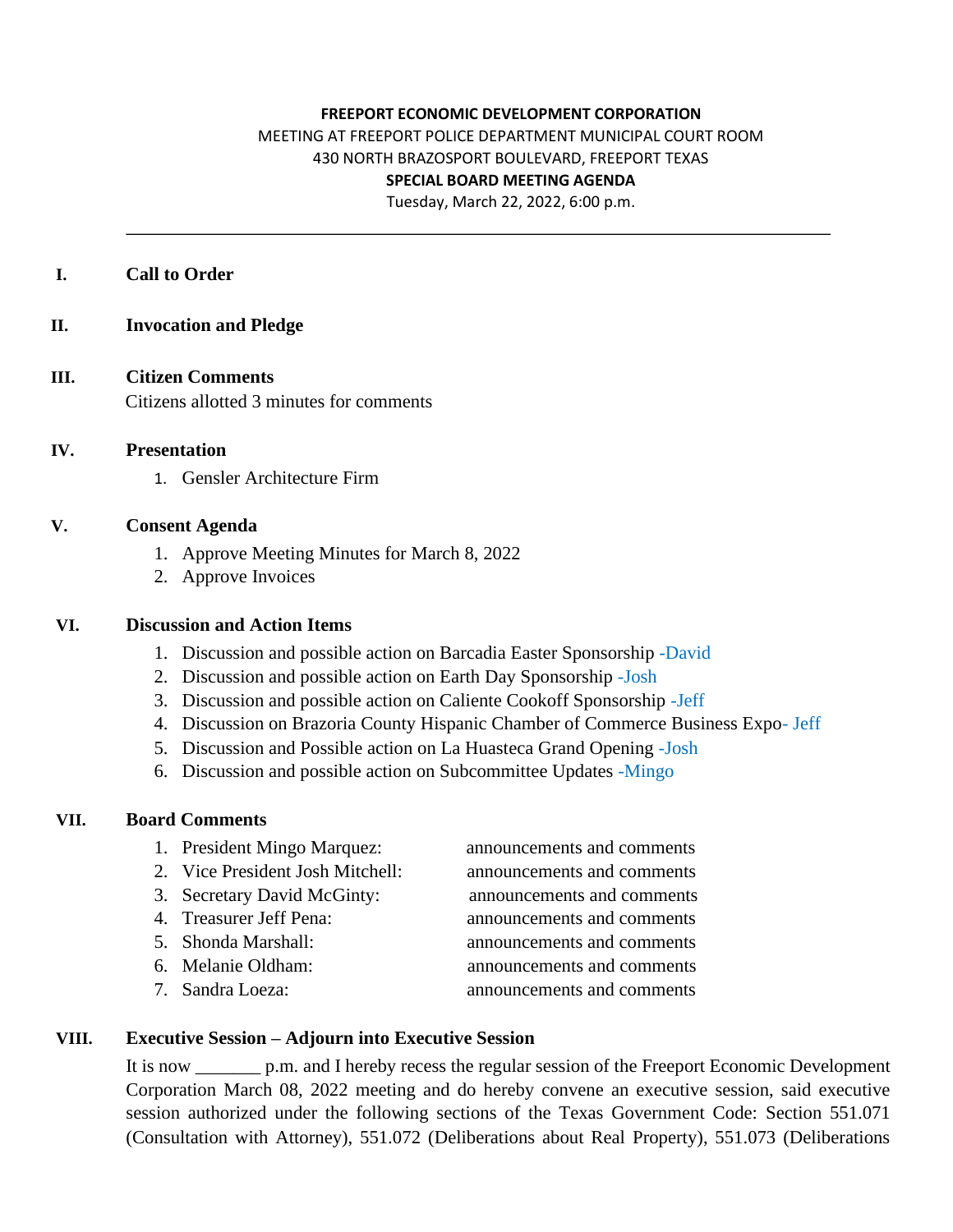about Gifts and Donations), 551.074 (Personnel Matters), 551.076 (Deliberations about Security Devices) and 551.087 (Economic Development).

#### **In Accordance with the Texas Government Code:**

Section 551.087 (Economic and Community Development Matters) 551.074 (Personnel Matters),

- 1. Discussion on Hiring Full Time EDC Office Professional-Shonda
- 2. Discussion on Project 2022A
- 3. Discussion on Project 2022B
- 4. Discussion on Project 2022C

#### **Reconvene into Open Session**

#### **Board President's statement:**

It is now \_\_\_\_\_ p.m. and I hereby close the executive session of the Freeport Economic Development Corporation and do hereby reconvene the regular open session.

#### **IX. Adjourn**

Motion to close board meeting made by \_\_\_\_\_\_\_\_\_ and seconded by \_\_\_\_\_\_\_\_. Motion \_\_\_\_\_\_\_\_\_\_\_\_\_\_\_\_. It is now \_\_\_\_\_\_ p.m. and I hereby close the board meeting.